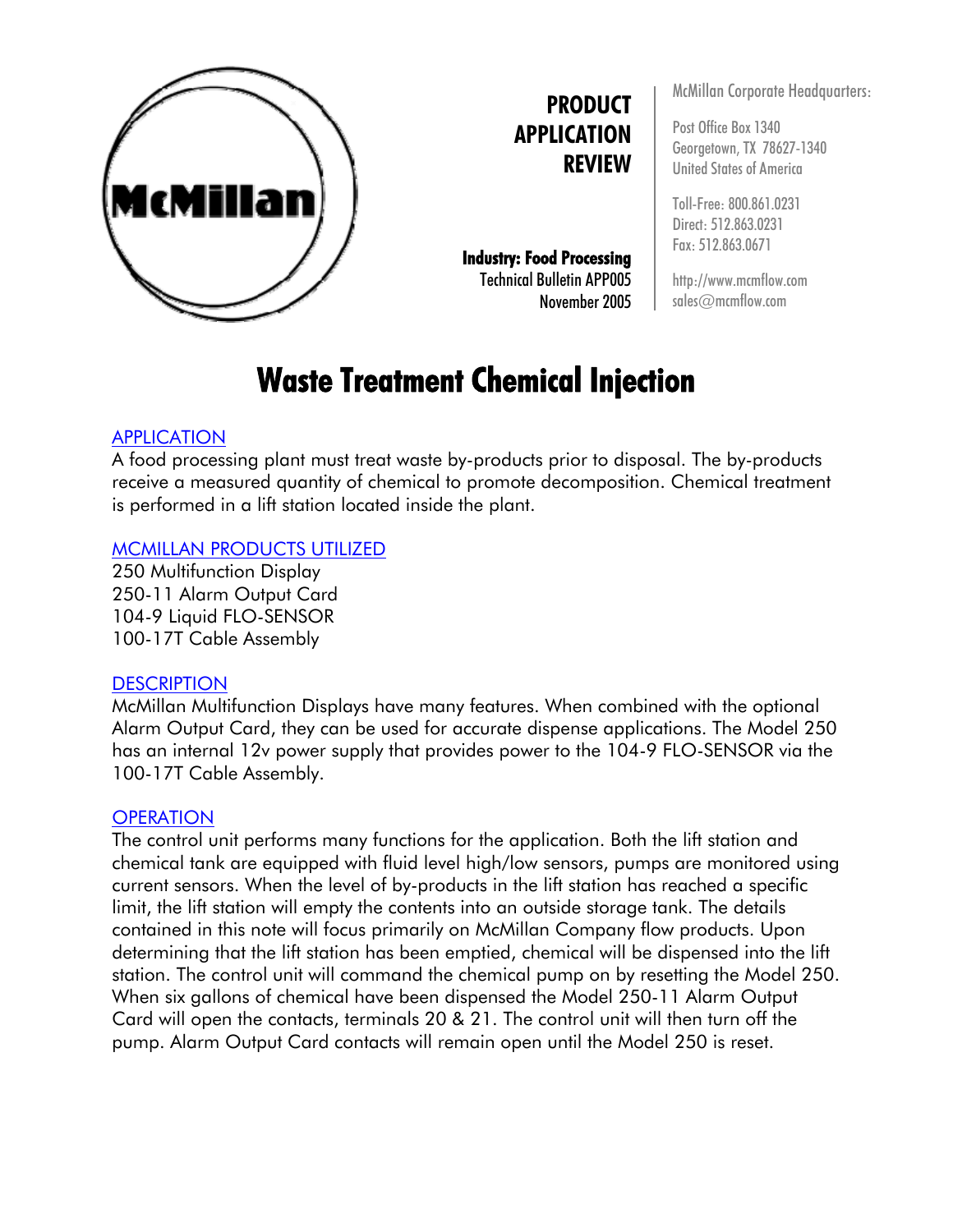#### *APP005-Waste Treatment, continued…*

The Alarm Output Card will fail safe (contacts open) should the Model 250 lose power.

#### ADVANTAGES

McMillan products provide accurate, repeatable measurement of low flow rates. The Model 250 Multifunction Display with the 250-11 Alarm Output Card is user friendly allowing the setpoint to be reprogrammed in the field if necessary. The combination of McMillan FLO-SENSOR and DISPLAY technologies provided a low-cost, high performance solution to this customer's problem.

#### DIAGRAMS

Figure 1 illustrates the flow path of the fluid system. Figure 2 illustrates the wiring of the system.



FIGURE 1 – Flow Path of Fluid System